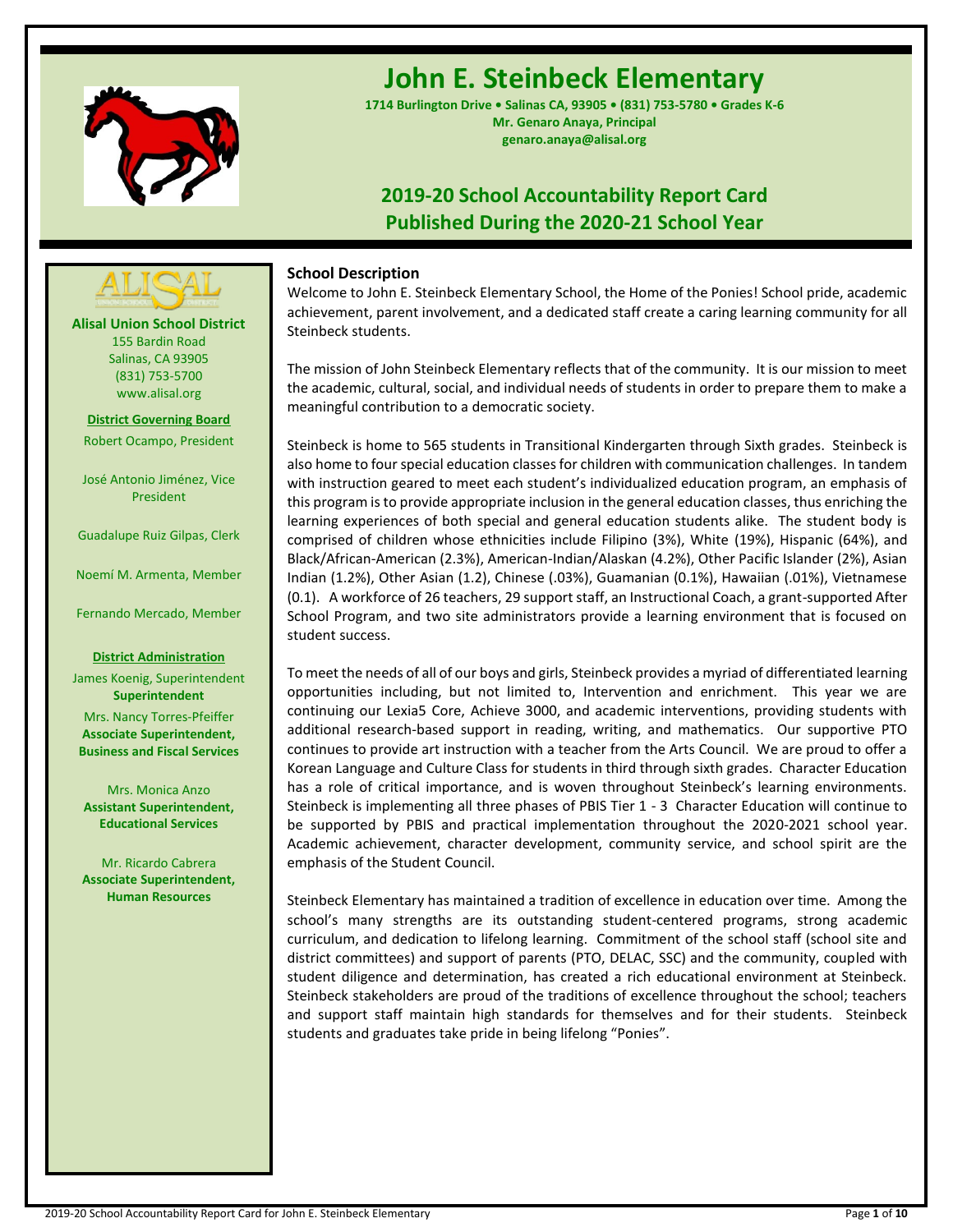# **About the SARC**

By February 1 of each year, every school in California is required by state law to publish a School Accountability Report Card (SARC). The SARC contains information about the condition and performance of each California public school. Under the Local Control Funding Formula (LCFF) all local educational agencies (LEAs) are required to prepare a Local Control and Accountability Plan (LCAP), which describes how they intend to meet annual school-specific goals for all pupils, with specific activities to address state and local priorities. Additionally, data reported in an LCAP is to be consistent with data reported in the SARC.

- For more information about SARC requirements and access to prior year reports, see the California Department of Education (CDE) SARC web page at [https://www.cde.ca.gov/ta/ac/sa/.](https://www.cde.ca.gov/ta/ac/sa/)
- For more information about the LCFF or the LCAP, see the CDE LCFF webpage a[t https://www.cde.ca.gov/fg/aa/lc/.](https://www.cde.ca.gov/fg/aa/lc/)
- For additional information about the school, parents/guardians and community members should contact the school principal or the district office.

### **2019-20 Student Enrollment by Grade Level**

| <b>Grade Level</b>      | <b>Number of Students</b> |
|-------------------------|---------------------------|
| Kindergarten            | 87                        |
| Grade 1                 | 59                        |
| Grade 2                 | 69                        |
| Grade 3                 | 93                        |
| Grade 4                 | 76                        |
| Grade 5                 | 99                        |
| Grade 6                 | 96                        |
| <b>Total Enrollment</b> | 579                       |

### **2019-20 Student Enrollment by Group**

| Group                               | <b>Percent of Total Enrollment</b> |
|-------------------------------------|------------------------------------|
| <b>Black or African American</b>    | 1.4                                |
| American Indian or Alaska Native    | 0.3                                |
| Asian                               | 1.7                                |
| Filipino                            | 1.6                                |
| <b>Hispanic or Latino</b>           | 82.6                               |
| Native Hawaiian or Pacific Islander | 1.2                                |
| White                               | 2.2                                |
| <b>Two or More Races</b>            | 0.9                                |
| Socioeconomically Disadvantaged     | 65.8                               |
| <b>English Learners</b>             | 26.9                               |
| <b>Students with Disabilities</b>   | 11.9                               |
| <b>Foster Youth</b>                 | 0.3                                |
| <b>Homeless</b>                     | 2.6                                |

# **A. Conditions of Learning**

## **State Priority: Basic**

The SARC provides the following information relevant to the State priority: Basic (Priority 1):

- Degree to which teachers are appropriately assigned and fully credentialed in the subject area and for the pupils they are teaching;
- Pupils have access to standards-aligned instructional materials; and
- School facilities are maintained in good repair

| Teacher Credentials for John E. Steinbeck   |    | 18-19 19-20 20-21 |    |
|---------------------------------------------|----|-------------------|----|
| <b>IWith Full Credential</b>                | 23 | 25                | 24 |
| <b>Without Full Credential</b>              |    |                   |    |
| Teaching Outside Subject Area of Competence |    |                   |    |

| <b>Teacher Credentials for Alisal Union School</b> | 18-19 19-20 | $20-21$ |
|----------------------------------------------------|-------------|---------|
| With Full Credential                               |             | 25      |
| Without Full Credential                            |             |         |
| Teaching Outside Subject Area of Competence        |             |         |

**Teacher Misassignments and Vacant Teacher Positions at John E. Steinbeck Elementary**

| <b>Indicator</b>                | 18-19 | $19-20$ | $20 - 21$ |
|---------------------------------|-------|---------|-----------|
| Teachers of English Learners    |       |         |           |
| Total Teacher Misassignments*   |       |         |           |
| <b>Vacant Teacher Positions</b> |       |         |           |

Note: "Misassignments" refers to the number of positions filled by teachers who lack legal authorization to teach that grade level, subject area, student group, etc. \*Total Teacher Misassignments includes the number of Misassignments of Teachers of English Learners.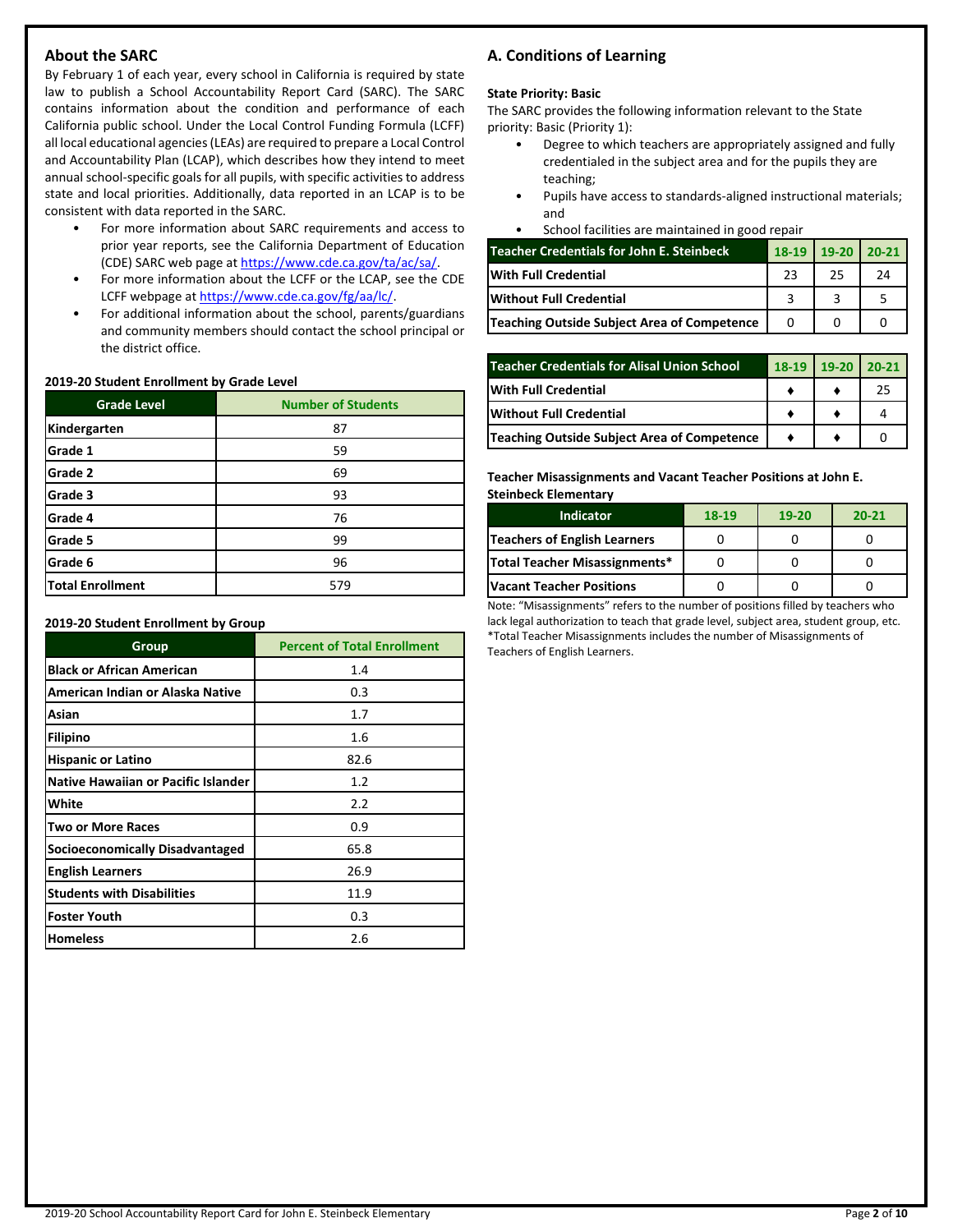# **Quality, Currency, Availability of Textbooks and Instructional Materials (School Year 2020-21)**

In order to meet requirements for common core state standards (CCSS), materials were updated as part of the 2018 adoption.

K-6 Wonders is used to teach all Language Arts standards.

In K-6, teachers use Eureka Math.

# **Textbooks and Instructional Materials Year and month in which data were collected: 2019**

| <b>Core Curriculum Area</b>         | <b>Textbooks and Instructional Materials/Year of Adoption</b>                                            |             |  |  |  |
|-------------------------------------|----------------------------------------------------------------------------------------------------------|-------------|--|--|--|
| <b>Reading/Language Arts</b>        | McMillan / McGraw-Hill, Wonders- K-3, Adopted 2017<br>McMillan / McGraw-Hill, Wonders- 4-6, Adopted 2018 |             |  |  |  |
|                                     | The textbooks listed are from most recent adoption:                                                      | <b>Yes</b>  |  |  |  |
|                                     | Percent of students lacking their own assigned textbook:                                                 | $\mathbf 0$ |  |  |  |
| <b>Mathematics</b>                  | Eureka Math, Adopted 2018                                                                                |             |  |  |  |
|                                     | The textbooks listed are from most recent adoption:                                                      | <b>Yes</b>  |  |  |  |
|                                     | Percent of students lacking their own assigned textbook:                                                 | 0           |  |  |  |
| <b>Science</b>                      | Delta Foss- (Kinder-5th grades) - Adopted 2007<br>McGraw-Hill- (6th grade) - Adopted 2006                |             |  |  |  |
|                                     | The textbooks listed are from most recent adoption:                                                      | Yes         |  |  |  |
|                                     | Percent of students lacking their own assigned textbook:                                                 | 0           |  |  |  |
| <b>History-Social Science</b>       | McGraw Hill, Imapact / Impacto, 4th-6th Grades - Adopted May 2019<br>McGraw-Hill, Vistas - Adopted 2006  |             |  |  |  |
|                                     | The textbooks listed are from most recent adoption:                                                      | <b>Yes</b>  |  |  |  |
|                                     | Percent of students lacking their own assigned textbook:                                                 | 0           |  |  |  |
| <b>Foreign Language</b>             | Not applicable                                                                                           |             |  |  |  |
|                                     | The textbooks listed are from most recent adoption:                                                      | No          |  |  |  |
|                                     | Percent of students lacking their own assigned textbook:                                                 | 0           |  |  |  |
| <b>Health</b>                       | Not applicable                                                                                           |             |  |  |  |
|                                     | The textbooks listed are from most recent adoption:                                                      | <b>No</b>   |  |  |  |
|                                     | Percent of students lacking their own assigned textbook:                                                 | 0           |  |  |  |
| <b>Visual and Performing Arts</b>   | Not applicable                                                                                           |             |  |  |  |
|                                     | The textbooks listed are from most recent adoption:                                                      | No.         |  |  |  |
|                                     | Percent of students lacking their own assigned textbook:                                                 | 0           |  |  |  |
| <b>Science Laboratory Equipment</b> | Not applicable                                                                                           |             |  |  |  |
|                                     | The textbooks listed are from most recent adoption:                                                      | No          |  |  |  |
|                                     | Percent of students lacking their own assigned textbook:                                                 | 0           |  |  |  |

Note: Cells with N/A values do not require data.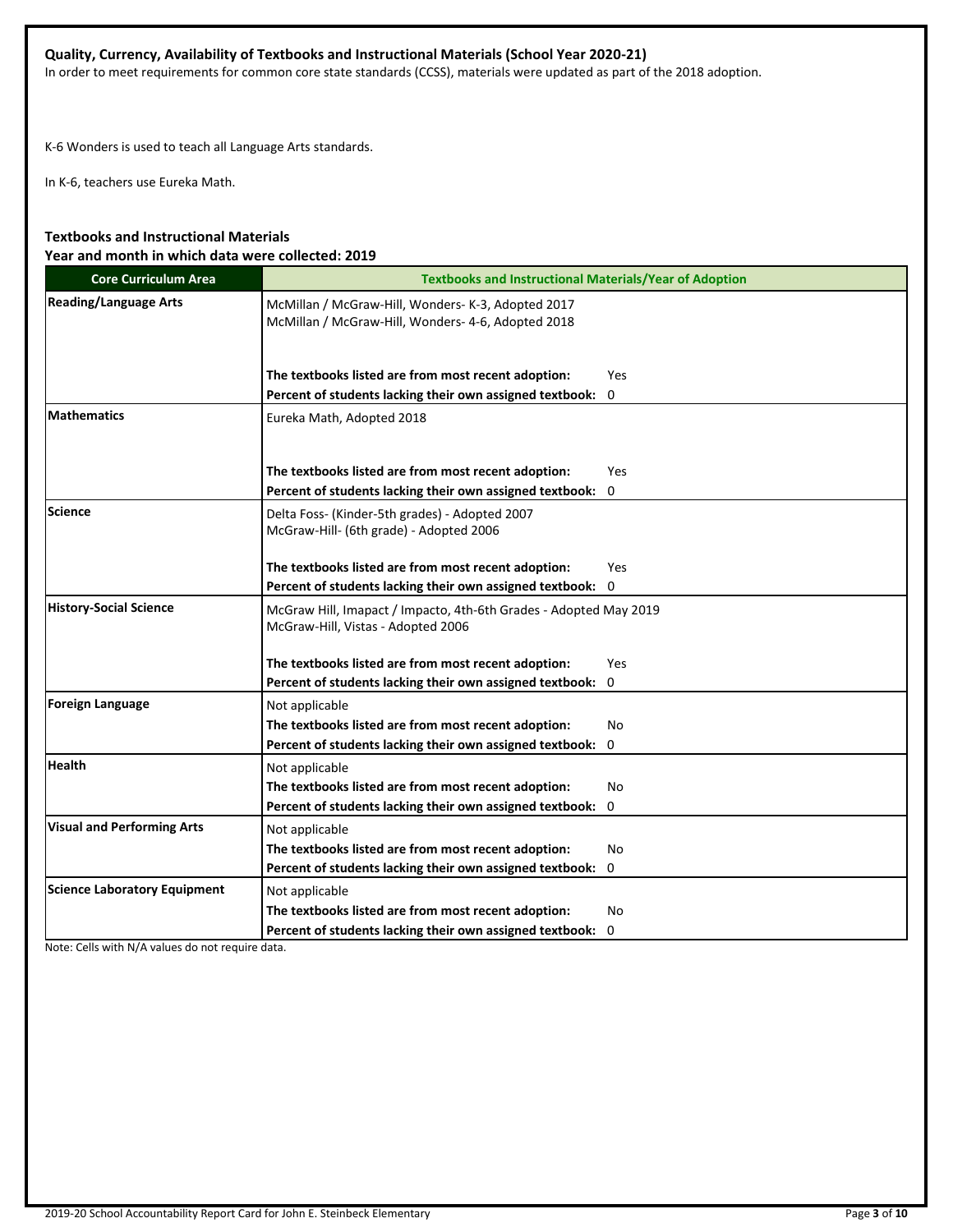### **School Facility Conditions and Planned Improvements (Most Recent Year)**

Steinbeck Elementary has 34 classrooms, a multipurpose room, a library, and an administration building. The school opened in 1990 in portable facilities, and the main (permanent) campus opened in 1992; a two-story addition was constructed in 2002. There are eight classrooms, an elevator, two student restrooms, and two staff rest rooms located in the two-story building. Steinbeck's spacious garden was revitalized and improved during the 2016-17, 2017-18, and 2018-2019 school years.

We have one daytime custodian and two evening custodians who keep our facilities clean and secure. The grounds at John E. Steinbeck Elementary are well maintained by our custodial and district maintenance staff.

### **School Facility Good Repair Status (Most Recent Year)**

- Using the **most recently collected** FIT data (or equivalent), provide the following:
	- Determination of repair status for systems listed
	- Description of any needed maintenance to ensure good repair
	- The year and month in which the data were collected
	- The rate for each system inspected
	- The overall rating

### **Year and month in which data were collected: August, 2020**

| <b>System Inspected</b>                                              | <b>Repair Status</b> | <b>Repair Needed and</b><br><b>Action Taken or Planned</b> |
|----------------------------------------------------------------------|----------------------|------------------------------------------------------------|
| Systems:<br>Gas Leaks, Mechanical/HVAC, Sewer                        | Good                 |                                                            |
| Interior:<br><b>Interior Surfaces</b>                                | Good                 |                                                            |
| <b>Cleanliness:</b><br>Overall Cleanliness, Pest/ Vermin Infestation | Good                 |                                                            |
| Electrical:<br>Electrical                                            | Good                 |                                                            |
| <b>Restrooms/Fountains:</b><br>Restrooms, Sinks/ Fountains           | Good                 |                                                            |
| Safety:<br>Fire Safety, Hazardous Materials                          | Good                 |                                                            |
| Structural:<br>Structural Damage, Roofs                              | Good                 |                                                            |
| External:<br>Playground/School Grounds, Windows/Doors/Gates/Fences   | Good                 |                                                            |
| <b>Overall Rating</b>                                                | <b>Exemplary</b>     |                                                            |
|                                                                      | Good                 |                                                            |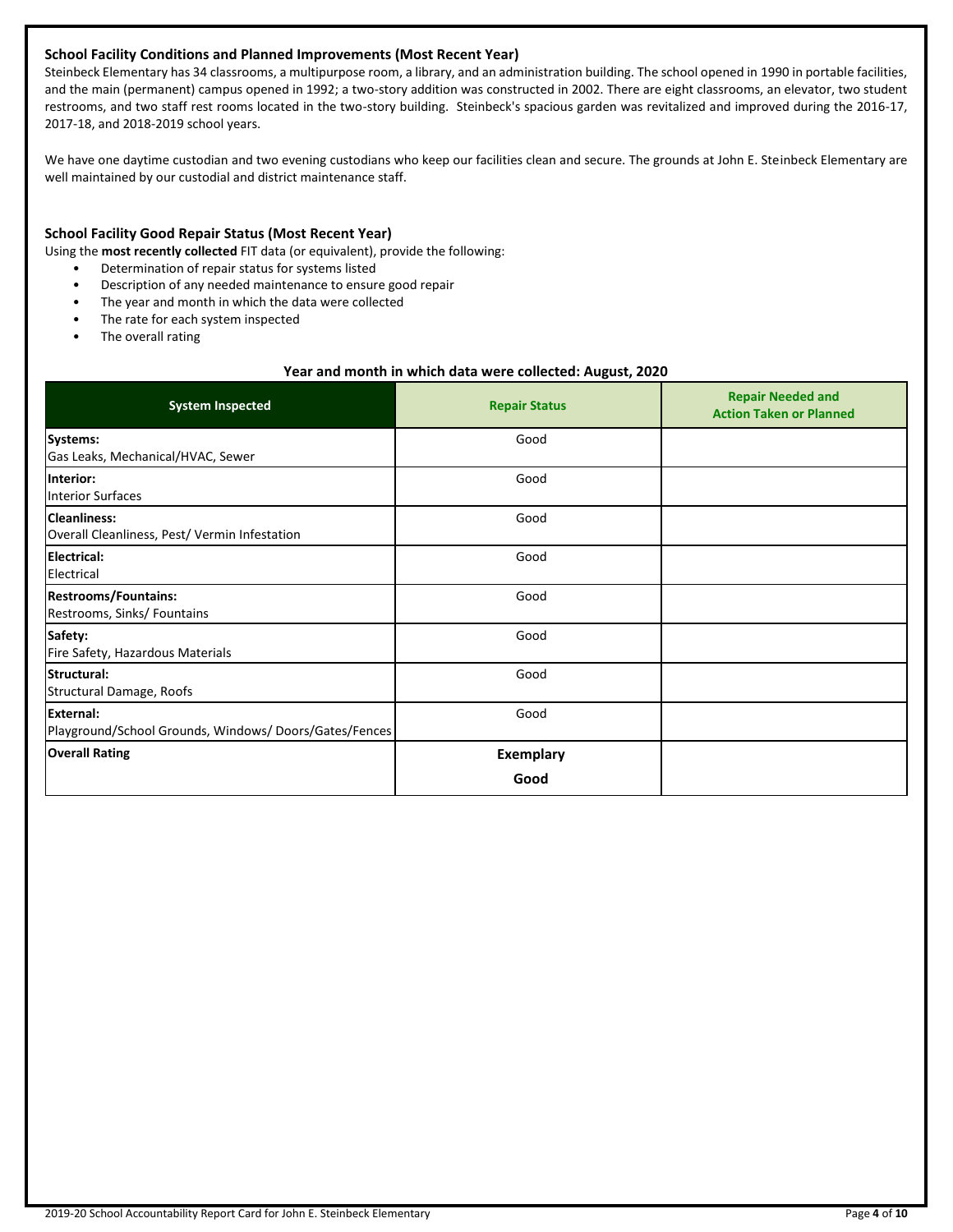## **B. Pupil Outcomes**

### **State Priority: Pupil Achievement**

The SARC provides the following information relevant to the State priority: Pupil Achievement (Priority 4):

- **Statewide assessments** (i.e., California Assessment of Student Performance and Progress [CAASPP] System, which includes the Smarter Balanced Summative Assessments for students in the general education population and the California Alternate Assessments [CAAs] for English language arts/literacy [ELA] and mathematics given in grades three through eight and grade eleven. Only eligible students may participate in the administration of the CAAs. CAAs items are aligned with alternate achievement standards, which are linked with the Common Core State Standards [CCSS] for students with the most significant cognitive disabilities); and
- The percentage of students who have successfully completed courses that satisfy the requirements for entrance to the University of California and the California State University, or career technical education sequences or programs of study.

### **CAASPP Test Results in ELA and Mathematics for All Students Grades Three through Eight and Grade Eleven**

**Percentage of Students Meeting or Exceeding the State Standard**

| <b>Subject</b> | <b>School</b><br>18-19 | <b>School</b><br>19-20 | <b>District</b><br>18-19 | <b>District</b><br>19-20 | <b>State</b><br>18-19 | <b>State</b><br>19-20 |
|----------------|------------------------|------------------------|--------------------------|--------------------------|-----------------------|-----------------------|
| <b>IELA</b>    | 49                     | N/A                    | 36                       | N/A                      | 50                    | N/A                   |
| <b>Math</b>    | 42                     | N/A                    | 28                       | N/A                      | 39                    | N/A                   |

Note: Cells with N/A values do not require data.

Note: The 2019-2020 data are not available. Due to the COVID-19 pandemic, Executive Order N-30-20 was issued which waived the requirement for statewide testing for the 2019-2020 school year.

Note: Percentages are not calculated when the number of students tested is ten or less, either because the number of students in this category is too small for statistical accuracy or to protect student privacy.

Note: ELA and mathematics test results include the Smarter Balanced Summative Assessment and the CAA. The "Percent Met or Exceeded" is calculated by taking the total number of students who met or exceeded the standard on the Smarter Balanced Summative Assessment plus the total number of students who met the standard (i.e., achieved Level 3-Alternate) on the CAAs divided by the total number of students who participated in both assessments.

### **CAASPP Test Results in Science for All Students Grades Five, Eight, and High School**

#### **Percentage of Students Meeting or Exceeding the State Standard**

| <b>Subject</b>   | <b>School</b> | <b>School</b> | <b>District</b> | <b>District</b> | <b>State</b> | <b>State</b> |
|------------------|---------------|---------------|-----------------|-----------------|--------------|--------------|
|                  | 18-19         | 19-20         | 18-19           | 19-20           | 18-19        | 19-20        |
| <b>Science</b> l | 25            | N/A           | 13              | N/A             | 30           | N/A          |

Note: Cells with N/A values do not require data.

Note: The 2019-2020 data are not available. Due to the COVID-19 pandemic, Executive Order N-30-20 was issued which waived the requirement for statewide testing for the 2019-2020 school year.

Note: The new California Science Test (CAST) was first administered operationally in the 2018-2019 school year.

#### **State Priority: Other Pupil Outcomes**

The SARC provides the following information relevant to the State priority: Other Pupil Outcomes (Priority 8):

• Pupil outcomes in the subject areas of physical education.

#### **2019-20 Percent of Students Meeting Fitness Standards**

| Grade<br>Level | 4 of 6                                                                                                                                                                                                                                                                | $5$ of $6$ | 6 of 6 |
|----------------|-----------------------------------------------------------------------------------------------------------------------------------------------------------------------------------------------------------------------------------------------------------------------|------------|--------|
|                | N/A                                                                                                                                                                                                                                                                   | N/A        | N/A    |
|                | N/A                                                                                                                                                                                                                                                                   | N/A        | N/A    |
| q              | N/A<br>N/A                                                                                                                                                                                                                                                            |            | N/A    |
|                | $\mathbf{A}$ is a set of $\mathbf{A}$ in the set of $\mathbf{A}$ and is a set of set of $\mathbf{A}$ is a set of $\mathbf{A}$ is a set of $\mathbf{A}$ is a set of $\mathbf{A}$ is a set of $\mathbf{A}$ is a set of $\mathbf{A}$ is a set of $\mathbf{A}$ is a set o |            |        |

Note: Cells with N/A values do not require data.

Note: The 2019–2020 data are not available. Due to the COVID-19 pandemic, Executive Order N-56-20 was issued which waived the requirement to administer the physical fitness performance test for the 2019–2020 school year.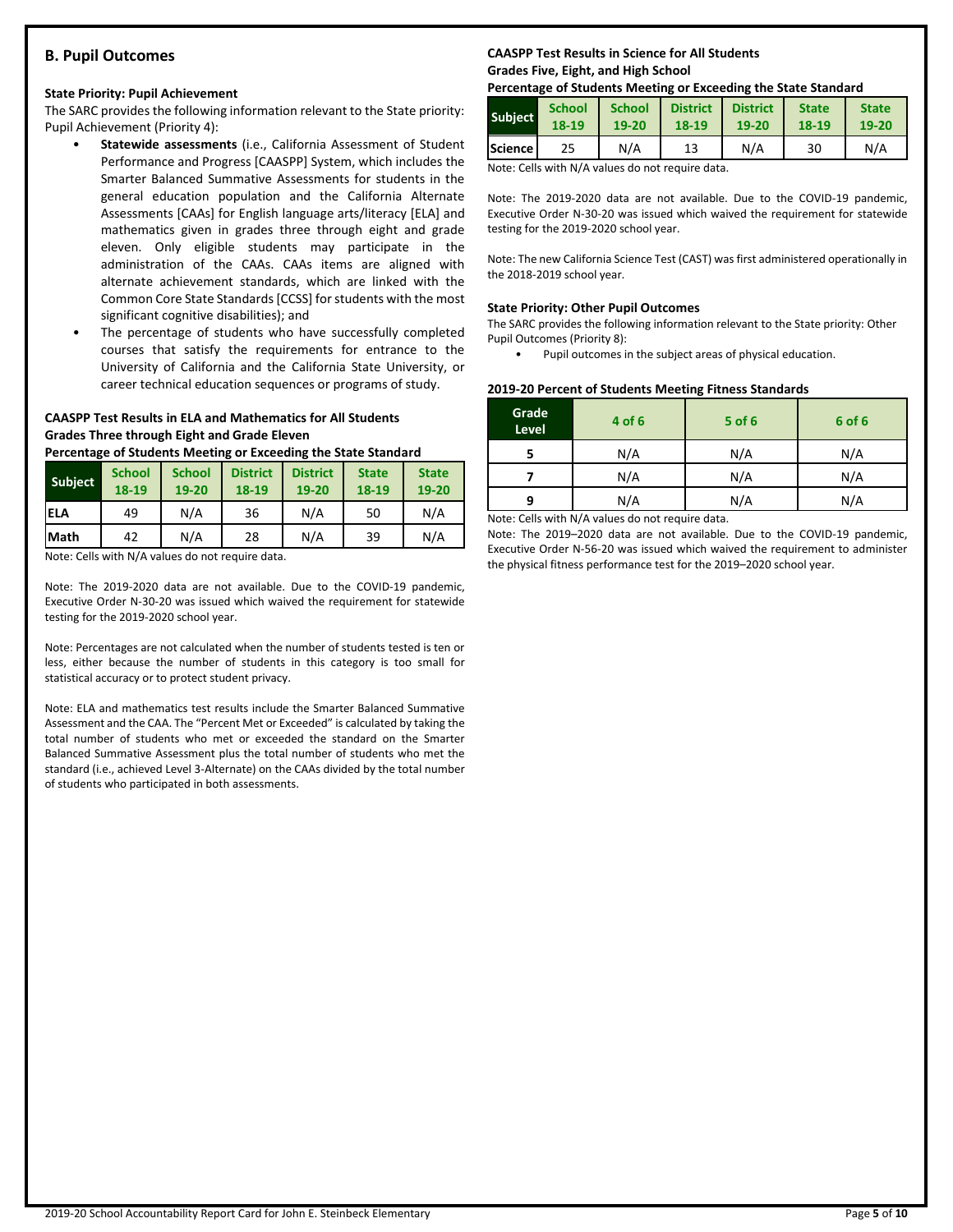| <b>Student Group</b>                                 | <b>Total</b><br><b>Enrollment</b> | <b>Number</b><br><b>Tested</b> | <b>Percent</b><br><b>Tested</b> | <b>Percent</b><br><b>Not Tested</b> | <b>Percent</b><br><b>Met or Exceeded</b> |
|------------------------------------------------------|-----------------------------------|--------------------------------|---------------------------------|-------------------------------------|------------------------------------------|
| <b>All Students</b>                                  | N/A                               | N/A                            | N/A                             | N/A                                 | N/A                                      |
| Male                                                 | N/A                               | N/A                            | N/A                             | N/A                                 | N/A                                      |
| Female                                               | N/A                               | N/A                            | N/A                             | N/A                                 | N/A                                      |
| <b>Black or African American</b>                     | N/A                               | N/A                            | N/A                             | N/A                                 | N/A                                      |
| American Indian or Alaska Native                     | N/A                               | N/A                            | N/A                             | N/A                                 | N/A                                      |
| Asian                                                | N/A                               | N/A                            | N/A                             | N/A                                 | N/A                                      |
| <b>Filipino</b>                                      | N/A                               | N/A                            | N/A                             | N/A                                 | N/A                                      |
| <b>Hispanic or Latino</b>                            | N/A                               | N/A                            | N/A                             | N/A                                 | N/A                                      |
| Native Hawaiian or Pacific Islander                  | N/A                               | N/A                            | N/A                             | N/A                                 | N/A                                      |
| White                                                | N/A                               | N/A                            | N/A                             | N/A                                 | N/A                                      |
| <b>Two or More Races</b>                             | N/A                               | N/A                            | N/A                             | N/A                                 | N/A                                      |
| <b>Socioeconomically Disadvantaged</b>               | N/A                               | N/A                            | N/A                             | N/A                                 | N/A                                      |
| <b>English Learners</b>                              | N/A                               | N/A                            | N/A                             | N/A                                 | N/A                                      |
| <b>Students with Disabilities</b>                    | N/A                               | N/A                            | N/A                             | N/A                                 | N/A                                      |
| <b>Students Receiving Migrant Education Services</b> | N/A                               | N/A                            | N/A                             | N/A                                 | N/A                                      |
| <b>Foster Youth</b>                                  | N/A                               | N/A                            | N/A                             | N/A                                 | N/A                                      |
| <b>Homeless</b>                                      | N/A                               | N/A                            | N/A                             | N/A                                 | N/A                                      |

Note: Cells with N/A values do not require data.

Note: The 2019-2020 data are not available. Due to the COVID-19 pandemic, Executive Order N-30-20 was issued which waived the requirement for statewide testing for the 2019-2020 school year.

# **CAASPP Test Results in ELA by Student Group**

**Grades Three through Eight and Grade Eleven (School Year 2019-2020)**

| <b>Student Group</b>                                 | <b>Total</b><br><b>Enrollment</b> | <b>Number</b><br><b>Tested</b> | <b>Percent</b><br><b>Tested</b> | <b>Percent</b><br><b>Not Tested</b> | <b>Percent</b><br><b>Met or Exceeded</b> |
|------------------------------------------------------|-----------------------------------|--------------------------------|---------------------------------|-------------------------------------|------------------------------------------|
| <b>All Students</b>                                  | N/A                               | N/A                            | N/A                             | N/A                                 | N/A                                      |
| Male                                                 | N/A                               | N/A                            | N/A                             | N/A                                 | N/A                                      |
| Female                                               | N/A                               | N/A                            | N/A                             | N/A                                 | N/A                                      |
| <b>Black or African American</b>                     | N/A                               | N/A                            | N/A                             | N/A                                 | N/A                                      |
| American Indian or Alaska Native                     | N/A                               | N/A                            | N/A                             | N/A                                 | N/A                                      |
| Asian                                                | N/A                               | N/A                            | N/A                             | N/A                                 | N/A                                      |
| <b>Filipino</b>                                      | N/A                               | N/A                            | N/A                             | N/A                                 | N/A                                      |
| <b>Hispanic or Latino</b>                            | N/A                               | N/A                            | N/A                             | N/A                                 | N/A                                      |
| Native Hawaiian or Pacific Islander                  | N/A                               | N/A                            | N/A                             | N/A                                 | N/A                                      |
| White                                                | N/A                               | N/A                            | N/A                             | N/A                                 | N/A                                      |
| <b>Two or More Races</b>                             | N/A                               | N/A                            | N/A                             | N/A                                 | N/A                                      |
| <b>Socioeconomically Disadvantaged</b>               | N/A                               | N/A                            | N/A                             | N/A                                 | N/A                                      |
| <b>English Learners</b>                              | N/A                               | N/A                            | N/A                             | N/A                                 | N/A                                      |
| <b>Students with Disabilities</b>                    | N/A                               | N/A                            | N/A                             | N/A                                 | N/A                                      |
| <b>Students Receiving Migrant Education Services</b> | N/A                               | N/A                            | N/A                             | N/A                                 | N/A                                      |
| <b>Foster Youth</b>                                  | N/A                               | N/A                            | N/A                             | N/A                                 | N/A                                      |
| <b>Homeless</b>                                      | N/A                               | N/A                            | N/A                             | N/A                                 | N/A                                      |

Note: Cells with N/A values do not require data.

Note: The 2019-2020 data are not available. Due to the COVID-19 pandemic, Executive Order N-30-20 was issued which waived the requirement for statewide testing for the 2019-2020 school year.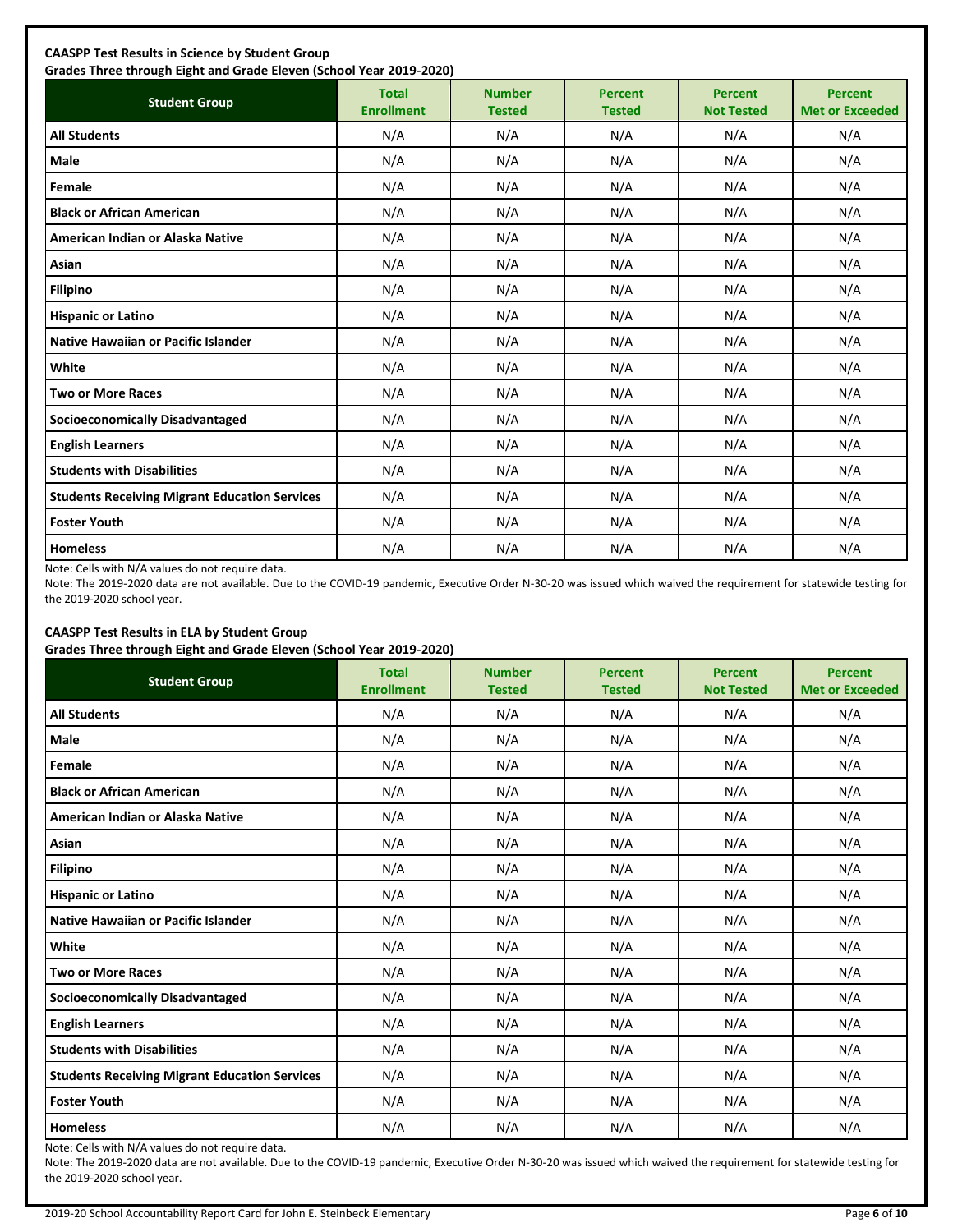### **CAASPP Test Results in Mathematics by Student Group Grades Three through Eight and Grade Eleven (School Year 2019-2020)**

| andes mice anoggii agna and ardue actem penoor redi 2015 2020;<br><b>Student Group</b> | <b>Total</b><br><b>Enrollment</b> | <b>Number</b><br><b>Tested</b> | <b>Percent</b><br><b>Tested</b> | <b>Percent</b><br><b>Not Tested</b> | <b>Percent</b><br><b>Met or Exceeded</b> |
|----------------------------------------------------------------------------------------|-----------------------------------|--------------------------------|---------------------------------|-------------------------------------|------------------------------------------|
| <b>All Students</b>                                                                    | N/A                               | N/A                            | N/A                             | N/A                                 | N/A                                      |
| <b>Male</b>                                                                            | N/A                               | N/A                            | N/A                             | N/A                                 | N/A                                      |
| Female                                                                                 | N/A                               | N/A                            | N/A                             | N/A                                 | N/A                                      |
| <b>Black or African American</b>                                                       | N/A                               | N/A                            | N/A                             | N/A                                 | N/A                                      |
| American Indian or Alaska Native                                                       | N/A                               | N/A                            | N/A                             | N/A                                 | N/A                                      |
| Asian                                                                                  | N/A                               | N/A                            | N/A                             | N/A                                 | N/A                                      |
| <b>Filipino</b>                                                                        | N/A                               | N/A                            | N/A                             | N/A                                 | N/A                                      |
| <b>Hispanic or Latino</b>                                                              | N/A                               | N/A                            | N/A                             | N/A                                 | N/A                                      |
| <b>Native Hawaiian or Pacific Islander</b>                                             | N/A                               | N/A                            | N/A                             | N/A                                 | N/A                                      |
| White                                                                                  | N/A                               | N/A                            | N/A                             | N/A                                 | N/A                                      |
| <b>Two or More Races</b>                                                               | N/A                               | N/A                            | N/A                             | N/A                                 | N/A                                      |
| <b>Socioeconomically Disadvantaged</b>                                                 | N/A                               | N/A                            | N/A                             | N/A                                 | N/A                                      |
| <b>English Learners</b>                                                                | N/A                               | N/A                            | N/A                             | N/A                                 | N/A                                      |
| <b>Students with Disabilities</b>                                                      | N/A                               | N/A                            | N/A                             | N/A                                 | N/A                                      |
| <b>Students Receiving Migrant Education Services</b>                                   | N/A                               | N/A                            | N/A                             | N/A                                 | N/A                                      |
| <b>Foster Youth</b>                                                                    | N/A                               | N/A                            | N/A                             | N/A                                 | N/A                                      |
| <b>Homeless</b>                                                                        | N/A                               | N/A                            | N/A                             | N/A                                 | N/A                                      |

Note: Cells with N/A values do not require data.

Note: The 2019-2020 data are not available. Due to the COVID-19 pandemic, Executive Order N-30-20 was issued which waived the requirement for statewide testing for the 2019-2020 school year.

## **C. Engagement**

### **State Priority: Parental Involvement**

- The SARC provides the following information relevant to the State priority: Parental Involvement (Priority 3):
	- Efforts the school district makes to seek parent input in making decisions for the school district and each school site

### **Opportunities for Parental Involvement (School Year 2020-21)**

Parent involvement is fundamental to the success of Steinbeck Elementary students. We encourage parents to participate in all activities and to attend site parent meetings, including Parenting Partners, School Site Council, Title 1, District Advisory Committee, and Parent Teacher Organization meetings (PTO). Steinbeck parents routinely participate in District committees and task forces. Parents of students in Special Education are an active part in the development and implementation of their child's Individual Education Program. Parents are also invited to attend our awards assemblies which recognize students with outstanding achievements at the end of each trimester. Parents are always welcomed and encouraged to volunteer in classrooms and on campus, and as chaperones on grade-level field trips.

In conjunction with special Parent Education offerings hosted by the school, parents are strongly encouraged to attend Parent-Teacher Conferences (fall and spring), Back-to-School Night in the fall, Open House in the spring, and math, reading and science family nights hosted by the school.

Through their fund-raising efforts, the PTO supports a full-time art teacher for art/music instruction in Transitional Kindergarten through sixth grades. The PTO offers a variety of enjoyable student activities such as the Fall Festival, a Holiday Craft Boutique and Workshop, fall and spring book fairs, an airplane contest, movie nights, Father-Daughter and Mother-Son Dances, and the Spring Art Show. Each of these events is either a wonderful fund-raiser or community outreach which serve to bring the community together! Students in third through sixth grades participate in District-sponsored volleyball, football, basketball, and soccer teams. Parents participate and support our boys and girls in these endeavors through coaching and ardent participation. For parent involvement opportunities, please contact Mr. Genaro Anaya, Principal at (831) 753-5780.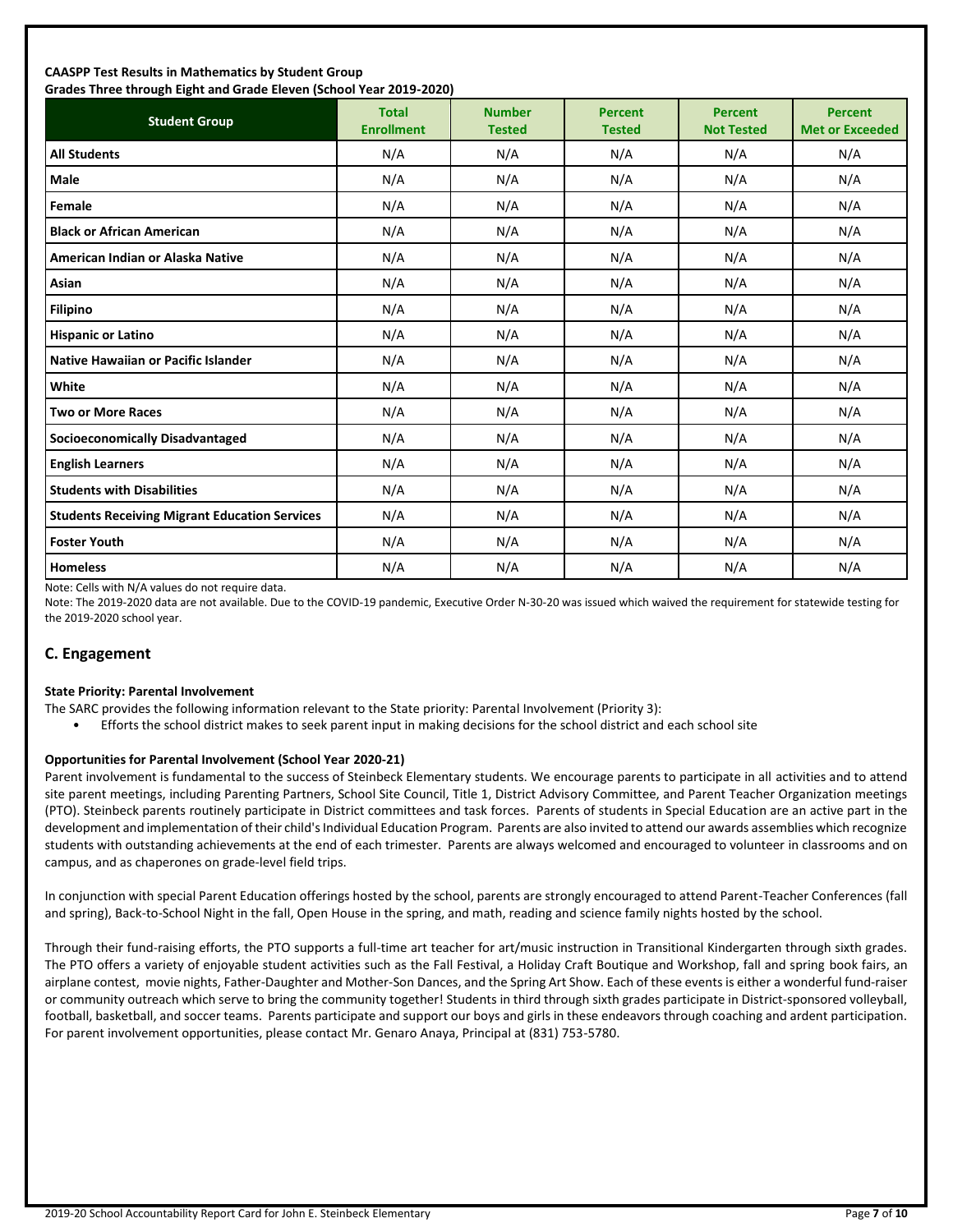### **State Priority: School Climate**

The SARC provides the following information relevant to the State priority: School Climate (Priority 6):

- Pupil suspension rates;
- Pupil expulsion rates; and
- Other local measures on the sense of safety.

### **School Safety Plan (School Year 2020-2021)**

Steinbeck began implementation of PBIS in 2015-16, with Tier 1 strategies, and has continued the progression through Tier 3. In 2018-19, PBIS team members were trained in Tier 3 strategies. PBIS is a key component of the school's safety plan. Steinbeck Elementary School Site Council reviews campus safety needs and revises the School Safety Plan annually. The plan includes procedures for responding to emergencies on campus. Students and staff review and practice safety drills monthly during the school year. The school administrators and staff routinely work with local law enforcement to address community and site-specific safety issues.

Supervisors, staff and administrators monitor students in the cafeteria, at the bus areas, and on the playground in the morning, during recess, lunch, and after school. The school has a fence and gate system (installed in the fall of 2013), allowing the campus to remain secure. Visitors must sign in at the main office and receive a visitor's pass upon entry to the school.

### **Suspensions and Expulsions**

**(data collected between July through June, each full school year respectively)**

| Rate               | <b>School</b><br>2017-18 | <b>School</b><br>2018-19 | <b>District</b><br>2017-18 | <b>District</b><br>2018-19 | <b>State</b><br>2017-18 | <b>State</b><br>2018-19 |
|--------------------|--------------------------|--------------------------|----------------------------|----------------------------|-------------------------|-------------------------|
| <b>Suspensions</b> | 1.2                      | 1.8                      | $1.5\,$                    | 1.1                        | 3.5                     | 3.5                     |
| <b>Expulsions</b>  | 0.0                      | 0.0                      | 0.0                        | 0.0                        | 0.1                     | 0.1                     |

### **Suspensions and Expulsions for School Year 2019-2020 Only**

**(data collected between July through February, partial school year due to the COVID-19 pandemic)**

| Rate               | <b>School</b><br>2019-20 | <b>District</b><br>2019-20 | <b>State</b><br>2019-20 |
|--------------------|--------------------------|----------------------------|-------------------------|
| <b>Suspensions</b> |                          |                            |                         |
| <b>Expulsions</b>  |                          |                            |                         |

Note: The 2019-2020 suspensions and expulsions rate data are not comparable to prior year data because the 2019-2020 school year is a partial school year due to the COVID-19 crisis. As such, it would be inappropriate to make any comparisons in rates of suspensions and expulsions in the 2019-2020 school year compared to prior years.

## **D. Other SARC Information**

The information in this section is required to be in the SARC but is not included in the state priorities for LCFF.

### **Ratio of Pupils to Academic Counselor (School Year 2019-2020)**

| <b>Title</b> | т.<br>. valitu |
|--------------|----------------|
| Counselor*   |                |

\*One full time equivalent (FTE) equals one staff member working full time; one FTE could also represent two staff members who each work 50 percent of full time.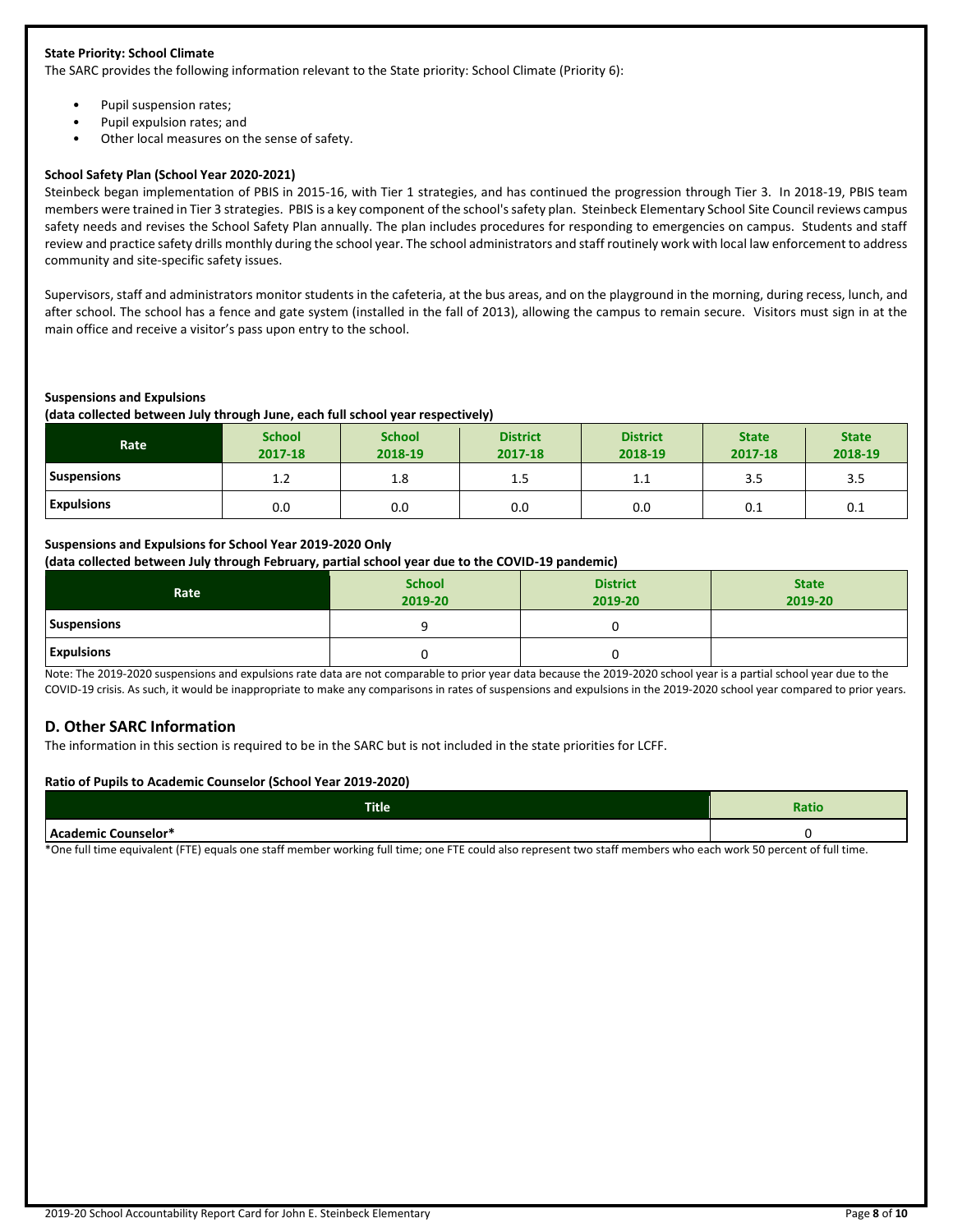| Average Class Size and Class Size Distribution (Elementary) |                                                   |                                                        |                                                         |                                                     |                                                          |                                                        |                                                         |                                                     |                                                          |                                                        |                                                         |                                                     |
|-------------------------------------------------------------|---------------------------------------------------|--------------------------------------------------------|---------------------------------------------------------|-----------------------------------------------------|----------------------------------------------------------|--------------------------------------------------------|---------------------------------------------------------|-----------------------------------------------------|----------------------------------------------------------|--------------------------------------------------------|---------------------------------------------------------|-----------------------------------------------------|
| Grade<br>Level                                              | 2017-18<br>Average<br><b>Class</b><br><b>Size</b> | 2017-18<br># of<br>Classes*<br><b>Size</b><br>$1 - 20$ | 2017-18<br># of<br>Classes*<br><b>Size</b><br>$21 - 32$ | 2017-18<br># of<br>Classes*<br><b>Size</b><br>$33+$ | 2018-19<br><b>Average</b><br><b>Class</b><br><b>Size</b> | 2018-19<br># of<br>Classes*<br><b>Size</b><br>$1 - 20$ | 2018-19<br># of<br>Classes*<br><b>Size</b><br>$21 - 32$ | 2018-19<br># of<br>Classes*<br><b>Size</b><br>$33+$ | 2019-20<br><b>Average</b><br><b>Class</b><br><b>Size</b> | 2019-20<br># of<br>Classes*<br><b>Size</b><br>$1 - 20$ | 2019-20<br># of<br>Classes*<br><b>Size</b><br>$21 - 32$ | 2019-20<br># of<br>Classes*<br><b>Size</b><br>$33+$ |
| К                                                           | 23                                                |                                                        | 4                                                       |                                                     | 19                                                       | 3                                                      | 1                                                       |                                                     | 11                                                       | 8                                                      |                                                         |                                                     |
| 1                                                           | 27                                                |                                                        | 3                                                       |                                                     | 22                                                       |                                                        | 3                                                       |                                                     | 30                                                       |                                                        | $\overline{2}$                                          |                                                     |
| $\overline{2}$                                              | 23                                                |                                                        | 3                                                       |                                                     | 21                                                       | $\mathbf{1}$                                           | 3                                                       |                                                     | 23                                                       |                                                        | 3                                                       |                                                     |
| 3                                                           | 20                                                | $\mathbf{1}$                                           | 4                                                       |                                                     | 19                                                       | $\mathbf{1}$                                           | 3                                                       |                                                     | 23                                                       | 1                                                      | 3                                                       |                                                     |
| 4                                                           | 28                                                | $\mathbf{1}$                                           |                                                         | 3                                                   | 30                                                       |                                                        | 3                                                       |                                                     | 33                                                       |                                                        |                                                         |                                                     |
| 5                                                           | 30                                                |                                                        | 3                                                       |                                                     | 32                                                       |                                                        | 3                                                       |                                                     | 31                                                       |                                                        | 3                                                       |                                                     |
| 6                                                           | 25                                                | 1                                                      | 3                                                       |                                                     | 24                                                       | 1                                                      | 3                                                       |                                                     | 32                                                       |                                                        | 3                                                       |                                                     |
| Other**                                                     |                                                   |                                                        |                                                         |                                                     | 11                                                       | 1                                                      |                                                         |                                                     | 10                                                       | 2                                                      |                                                         |                                                     |

\*Number of classes indicates how many classes fall into each size category (a range of total students per class).

\*\* "Other" category is for multi-grade level classes.

### **Professional Development (Most Recent Three Years)**

| Measure                                                                         | 2018-19 | 2019-20 | 2020-21 |
|---------------------------------------------------------------------------------|---------|---------|---------|
| Number of school days dedicated to Staff Development and Continuous Improvement |         |         |         |

The major areas of professional development for teachers in 2015-2016, 2016-2017, and 2017-2018, 2018-2019, 2019-2020 included the following:

- Standards-based planning for instruction, learning, and assessment
- English Language Development instructional strategies and lesson planning
- Academic Conversations
- **Explicit Direct Instruction**
- Teacher Clarity
- Lesson Design and Student Engagement
- CCSS, Engage New York, Wonders, and EdCaliber
- Data Review (CST, SBAC, ELD/CELDT/AMAOs)
- Classroom Management
- Problem of Practice (PoP)

Professional development is delivered through staff meetings, Professional Development Days, release time for classroom teachers, and Grade Level Team meetings (GLTs).

Teachers are supported during implementation by the site's Principal, Assistant Principal and Instructional Coach.